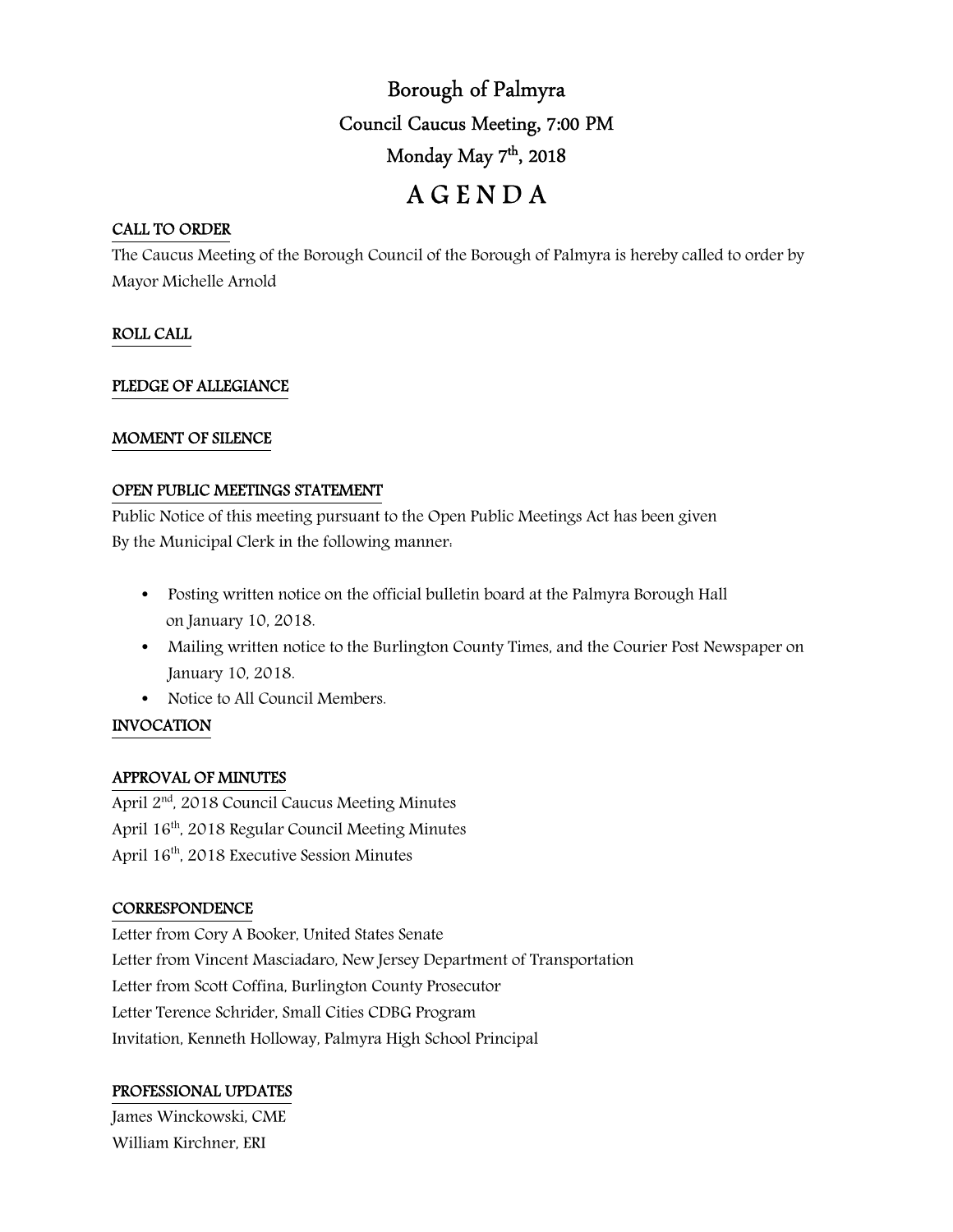## PUBLIC PORTION

This public portion is for discussion on professional updates, resolutions and ordinances listed on the agenda. Please sign in and state your name and address for the record. Council will give all comments appropriate consideration. Each citizen will be allotted up to five (5) minutes to speak, in order to allow everyone an opportunity to ask questions and express their opinions or concerns. Please direct all comments to the Mayor. Each citizen may only speak once during each public portion.

## RESOLUTIONS Consent Agenda

Resolution 2018-126 to Resolution 2018-134 will be enacted as a single motion, if any resolution needs additional discussion it will be removed from the consent agenda and voted on separately.

- Resolution 2018–126, Resolution Requesting Insertion Approval of item of Revenue and Appropriation N.J.S.A. 40A:-4-87 (Chapter 159) 2018 Distracted Driving Crackdown, U Drive, U Text, U Pay for \$6,6000.00.
- Resolution 2018–127, Resolution Approving Francis A Scalise as an Active Member of the Palmyra Fire Department
- Resolution 2016–128, Resolution Approving Keith S Gindville as an Active Member of the Palmyra Fire Department
- Resolution 2018–129, Resolution of the Borough of Palmyra Authorizing a Handicapped Parking Space for 406 W. Broad Street
- Resolution 2018–130, Resolution Authorizing the Mayor to Execute a Lease Agreement with the Independence Fire Company No 1 for the Borough's Use and Storage of Equipment in the Firehouse.
- Resolution 2018–131, Resolution Authorizing the Purchase of a New Phone System, Which is a Capital Improvement Exceeding \$15,000.00 from AV Business Communication Systems per their Proposal Dated April 18th, 2018
- Resolution 2018–132, Resolution Appointing Drew Lehrian to the Borough of Palmyra Shade Tree Advisory Board
- Resolution 2018–133, Resolution Authorizing a Refund of Sewer Overpayment on Account# 1728000-0 ,Block 103 Lot 5, 119 Maryland Avenue in the Amount of \$80.00
- Resolution 2018–134, Resolution Authorizing a Refund of Tax Overpayment on Block 60 Lot 5.01 519-521 W Broad Street in the Amount of \$1,682.71

## DISCUSSION ITEMS

## NEW Business

- Salary Resolution including 2018 salaries for Governing Body
- Public Events
	- Volunteer's Insurance, List of covered events and fingerprinting Scheduled/ planned events
- Outdoor dining/seating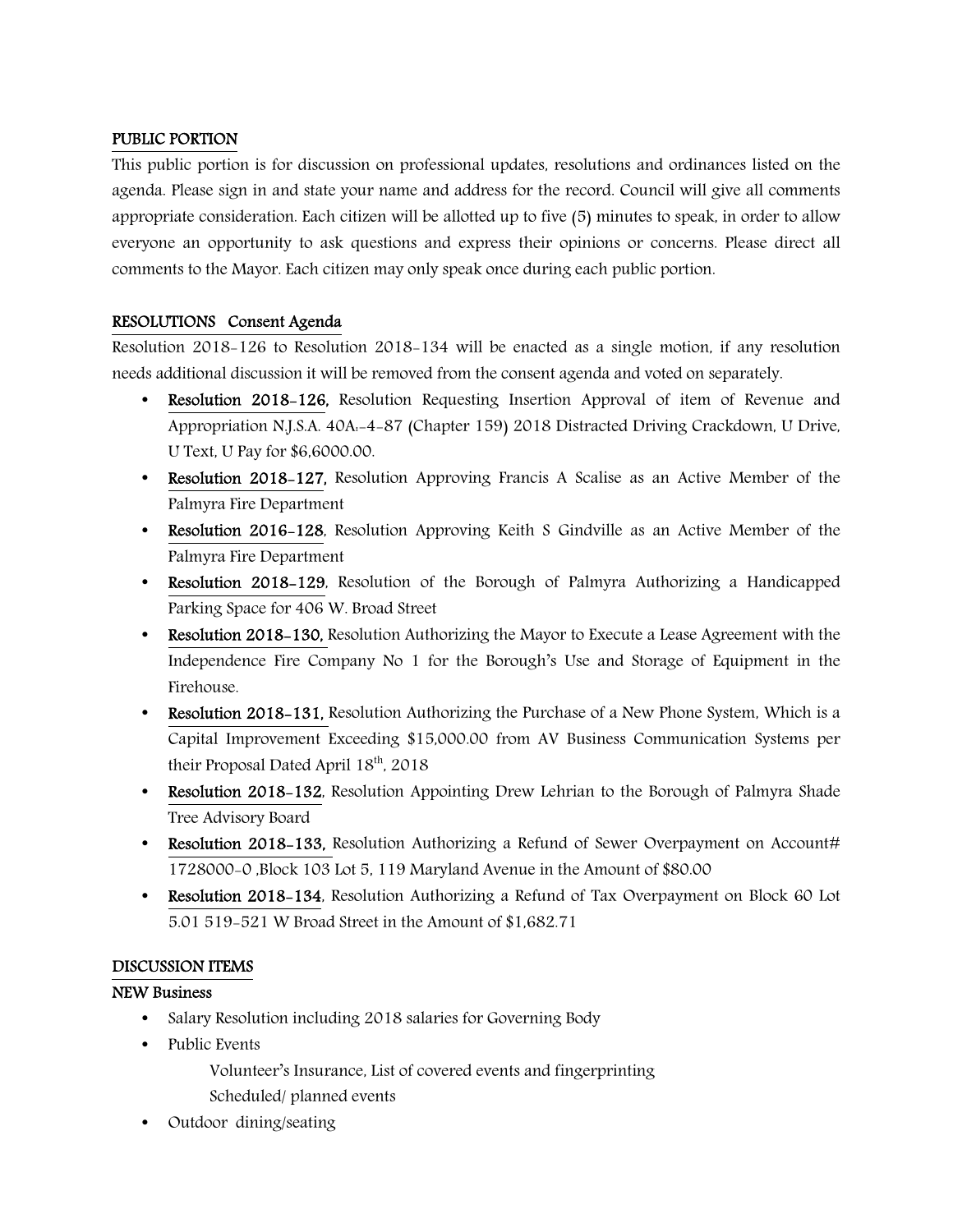- Smoke-free Ordinance proposed amendments requests of Chief Pearlman and Green Team
- Riverton request for Jetter potential shared service
- State Chief's Training Conference Atlantic City- June  $25^{th}$  thru  $27^{th}$ , 2018
- Green Team official establishment
- Newsletter

#### Old Business

- Temple Blvd Traffic Study and proposed Improvements
- 2018 Road Improvement Projects.
	- Filmore Avenue

PSEG & NJAW main road projects- Horace, Leconey,  $3<sup>rd</sup>$ , W  $2<sup>nd</sup>$ , Berkley, Maple,  $5<sup>th</sup>$ , 4th Orchard Avenue

- Bandshell/ Grove Park proposed Improvements
- Proposed Ordinance prohibiting puppy/kitten mills
- FEMA Grant Delaware River outfall project (Reimbursement requested)
- 703 Pennsylvania Avenue Public Hearing
- 400 Arch Street vacancy

## ADMINISTRATOR'S REPORT

- NJT/Bombardier railroad maintenance
- Frankford Boat Launch noise complaints
- Mercantile License Application denial
- Surveillance signs
- Sustainable Jersey grant award
- 2018 Stormwater Permit Compliance Training reminder
- NJ Urban & Community Forestry Program Grant application
- PCR EMS Agreement
- Potential Police Hire

## COMMITTEE REPORTS

## COMMUNITY SPOTLIGHT

 $19<sup>th</sup>$  Annual Senior Expo-Masonic Village- May  $10<sup>th</sup>$ , 2018 Free Mammograms – Virtua - May  $10^{th}$ , 2018- Tabernacle Baptist Church, Burlington, NJ Free Home Security Inspections – Burlington County Sheriff's Dept Arbor Day Celebration

## PUBLIC COMMENT

Please sign in and state your name and address for the record. Council will give all comments appropriate consideration. Each citizen will be allotted up to five (5) minutes to speak, in order to allow